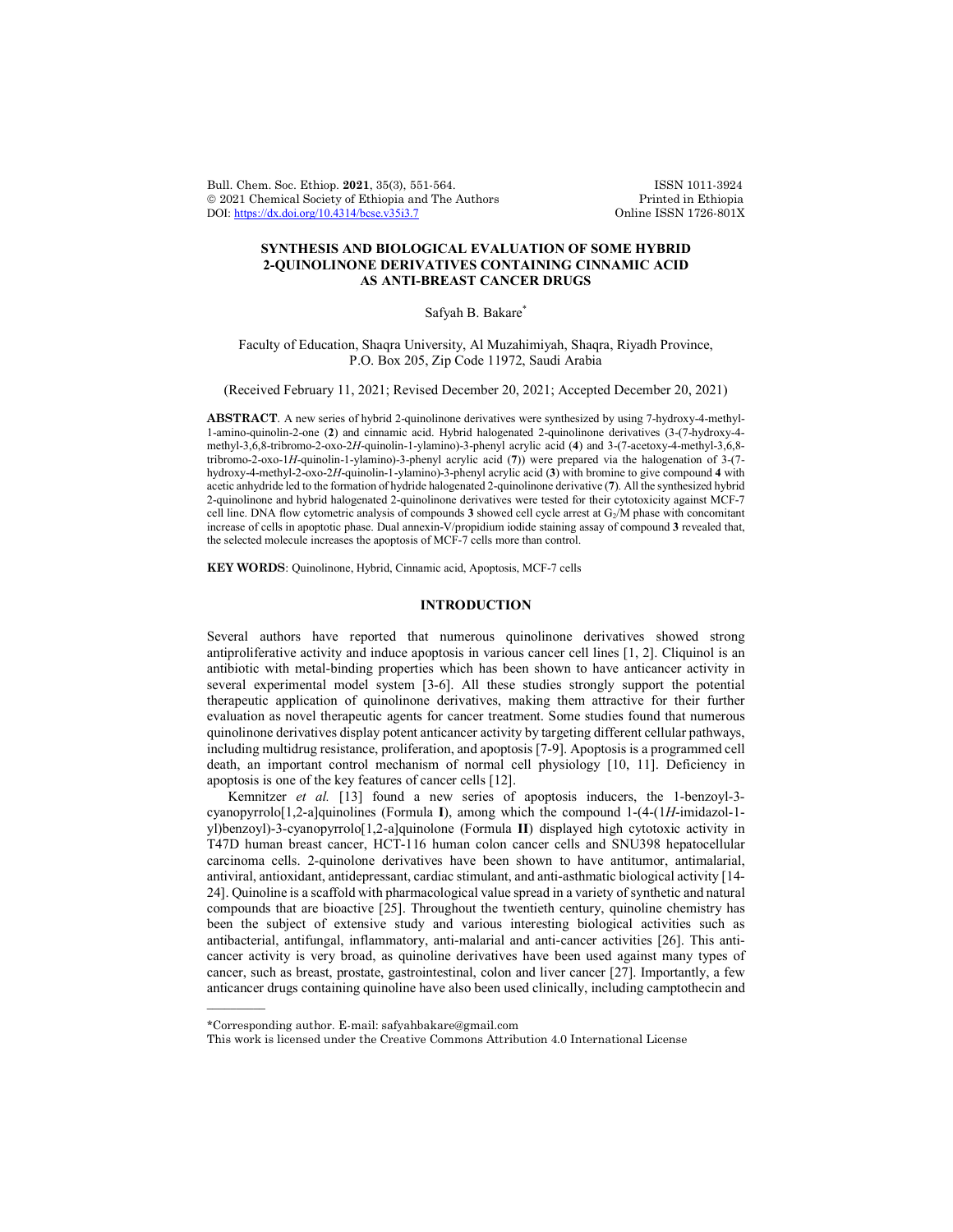its analogs (irinotecan and topotecan) [28, 29] and bosutinib. To discover new bioactive compounds for medicinal purposes, in the present study, an attempt was made to prepare other new structures nearing existing quinolone ones present in the marketed drugs, containing cinnamic acid as natural product isolated from plants to achieve improved biological activities of the parent compounds. Herein, we report the synthesis of a series from quinlinone derivatives containing cinnamic acid as natural product from the reaction of 7-hydroxy-4-methyl-2-oxo-*2H*quinolin-amine with cinnamic acid to study their structure activity relationship and to screen as anti-breast cancer drugs. The structure of synthesized 2-quinolinone derivatives is shown in (Formula **III**).



Formula **I** Formula **II**

Table 1. Structures of the synthesized 2-quinolinone derivatives.

| $\overline{\text{Comp.}}$ | $\overline{\mathbf{R}^1}$ | $\overline{\mathbb{R}^2}$ | $R^3$          | R <sup>4</sup>                                          | R <sup>5</sup> | R <sup>6</sup>                   |
|---------------------------|---------------------------|---------------------------|----------------|---------------------------------------------------------|----------------|----------------------------------|
| $\mathbf{3}$              | H                         | H                         | H              | $\rm OH$                                                | $\, {\rm H}$   | $-NH$<br>〔 〕<br>Phí<br>ЮĤ        |
| $\overline{\mathbf{4}}$   | Br                        | H                         | Br             | OH                                                      | Br             | $-MH$<br>Ω<br>Phi<br>ЮH          |
| $\mathbf 5$               | $\rm Br$                  | $\overline{H}$            | $\overline{H}$ | COCH <sub>3</sub>                                       | $\overline{H}$ | $\overline{H}$                   |
| $\bf 6$                   | $\rm H$                   | $\rm H$                   | $\rm H$        | COCH <sub>3</sub>                                       | $\rm H$        | $-NH$<br>Ω<br>Phi<br>ЮH          |
| $\overline{\mathcal{I}}$  | Br                        | H                         | Br             | COCH <sub>3</sub>                                       | Br             | $-NH$<br>O<br>Ph<br>ЮH           |
| $\bf 8$                   | $\rm H$                   | $\rm H$                   | $\rm H$        | C                                                       | $\rm H$        | -NH<br>O<br>Ph<br>Юí             |
| $\boldsymbol{9}$          | H                         | H                         | $\, {\rm H}$   | NHMH <sub>2</sub><br>C                                  | H              | $-NH$<br>NHNH <sub>2</sub><br>Ph |
| ${\bf 10}$                | $\rm H$                   | $\rm H$                   | $\rm H$        | CI<br>$H_3COC \sim N \sim \frac{N}{C}$ OCH <sub>3</sub> | $\rm H$        | $\rm H$                          |

Bull. Chem. Soc. Ethiop. **2021**, 35(3)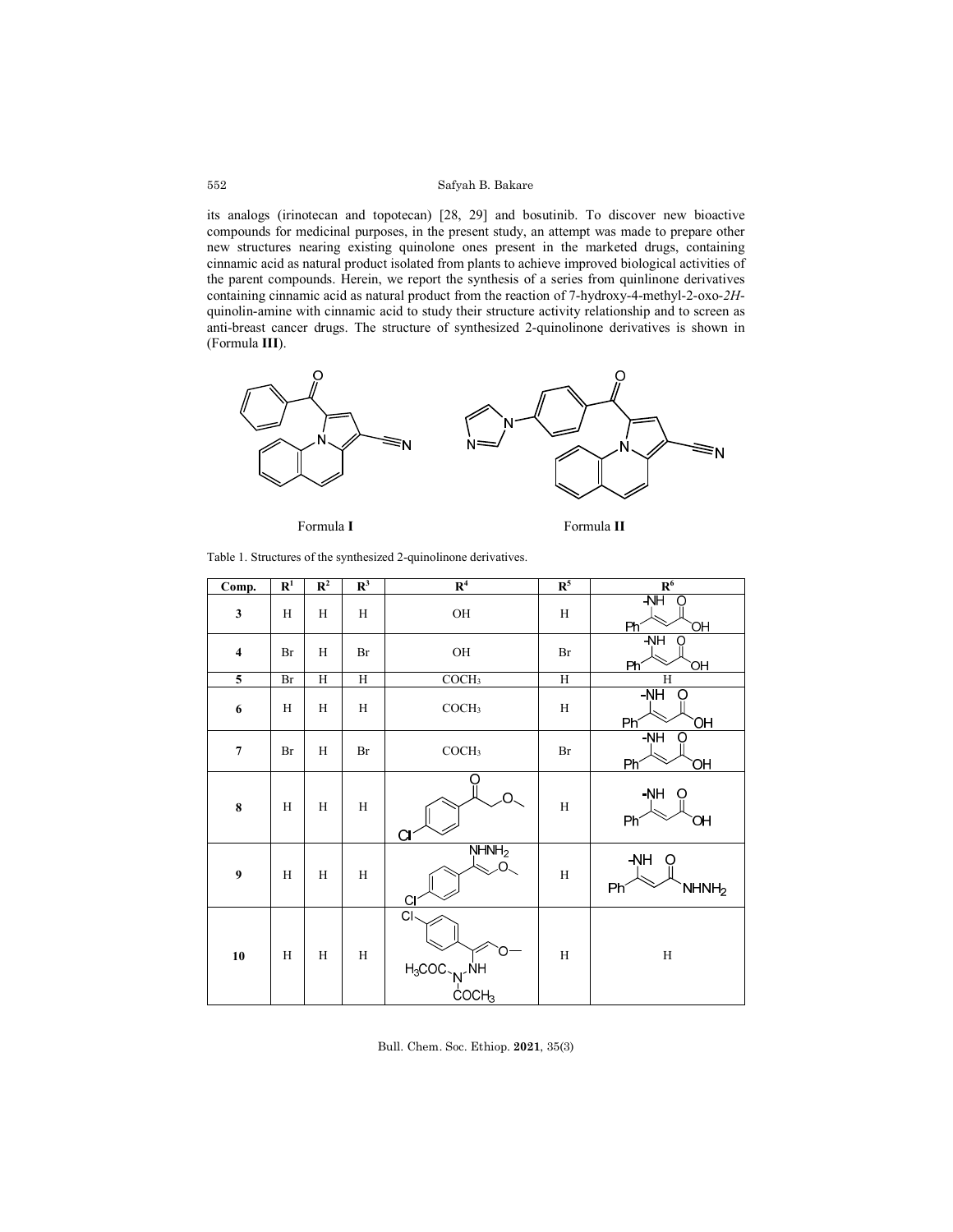

### **EXPERIMENTAL**

<sup>1</sup>H-NMR spectra were recorded using Bruker 400 DRX-Avance NMR spectrometer. Chemical shifts of <sup>1</sup>H-NMR spectra were reported relative to tetramethylsilane (TMS). <sup>13</sup>C-NMR spectra were run using a Bruker DRX-Avance NMR spectrometer. The prepared compounds were dissolved in deuterated dimethyl sulfoxide (DMSO) as solvent. Splitting patterns were reported as s, singlet; d, doublet; t, triplet; q, quartet; m, multiplet; br, broad. IR spectra were recorded using a broker FT-8000 spectrometer and frequencies were expressed in cm<sup>-1</sup>. The molecular weight of the prepared compounds was determined by electron ionization (EI) mass spectrometer operating at 70 eV. Melting point of the synthesized compounds was measured with an electrothermal melting point apparatus and has not been corrected. All the prepared compounds give satisfactory elemental analyses within 0.04% of the theoretical values. The elemental analyses were carried out on a Perkin-Elmer 2400 series CHN. Chemicals and solvents were purchased from commercial sources in analytical grade purity.

### *Synthesis of 3-(7-hydroxy-4-methyl-2-oxo-2H-quinolin-1-ylamino)-3-phenyl acrylic acid (3)*

The synthesis of 7-hydroxy-4-methylcoumarin (**1**) and 7-hydroxy-4-methyl-1-amino-2 quinolinone (**2**) were carried out according to literature procedure [30-32].

A mixture of 1-aminoquinolinone derivative **2** (0.01 mol), cinnamic acid (0.01 mol) and fused sodium acetate (0.03 mol) in ethanol (50 mL) was heated under reflux for 6 h. The reaction mixture was cooled and poured into water with stirring; the solid formed was filtered off, washed with water, and dried. Finally, the product was crystallized from to give compound **3**.

As pale-yellow crystals, yield 69%, m.p. 121-123 °C. IR (KBr) v<sub>max</sub>: 3285 (NH), 3380-3050 (br. OH), 1711-1705 (C=O), 1605, 1583 (C=C), 1215, 1171, 1083 (C-O) cm<sup>-1</sup>.<sup>1</sup>H-NMR (DMSO*d6*) δ: 2.36 (s, 3H, CH3), 6.13 (s, 1H, H-3 of quinolinone ring), 6.51-7.71 (m, 10 h, Ar-H, Holefinic and NH), 10.55 (s, 1H, OH) ppm. 13C NMR (DMSO-*d6*) δ: 168.05 (C=O), 161.61, 160.79, 155.29, 154.08, 127.13, 113.33, 112.49, 110.71, 102.63 (C2, C7, C3, C6, C8, C5, C4, C9, C10 of quinolinone ring), 144.43, 134.66, 130.71, 129.38, 128.68, 119.64 (C-aromatic and olefinic), 18.59 (CH<sub>3</sub>) ppm. MS: m/z (%)= 336 (M<sup>+</sup>, 17.50). Anal. calcd. for C<sub>19</sub>H<sub>16</sub>N<sub>2</sub>O<sub>4</sub> (336): C, 67.86; H, 4.76; N, 8.33. Found: C, 67.57; H, 4.41; N, 8.11.

# *Synthesis of 3-(7-hydroxy-4-methyl-3,6,8-tribromo-2-oxo-2H-quinolin-1-ylamino)-3-phenyl acrylic acid (4)*

In 30 mL of glacial acetic acid, compound **3** (0.01 mol) was dissolved, then 15 mL of bromine (0.03 mol) in glacial acetic acid was added dropwise to compound **<sup>3</sup>** solutions with stirring at 60 o <sup>o</sup>C. After 5-10 min the bromine color was discharged, and yellow solution remained. At this point, 0.5-1 mL of the bromine-AcOH solution was added with stirring at room temperature for 30-45 min. The reaction mixture was poured into water, and the resulting solid was filtered off, washed with water, and dried. Finally, the product was crystallized from ethanol to give **4**.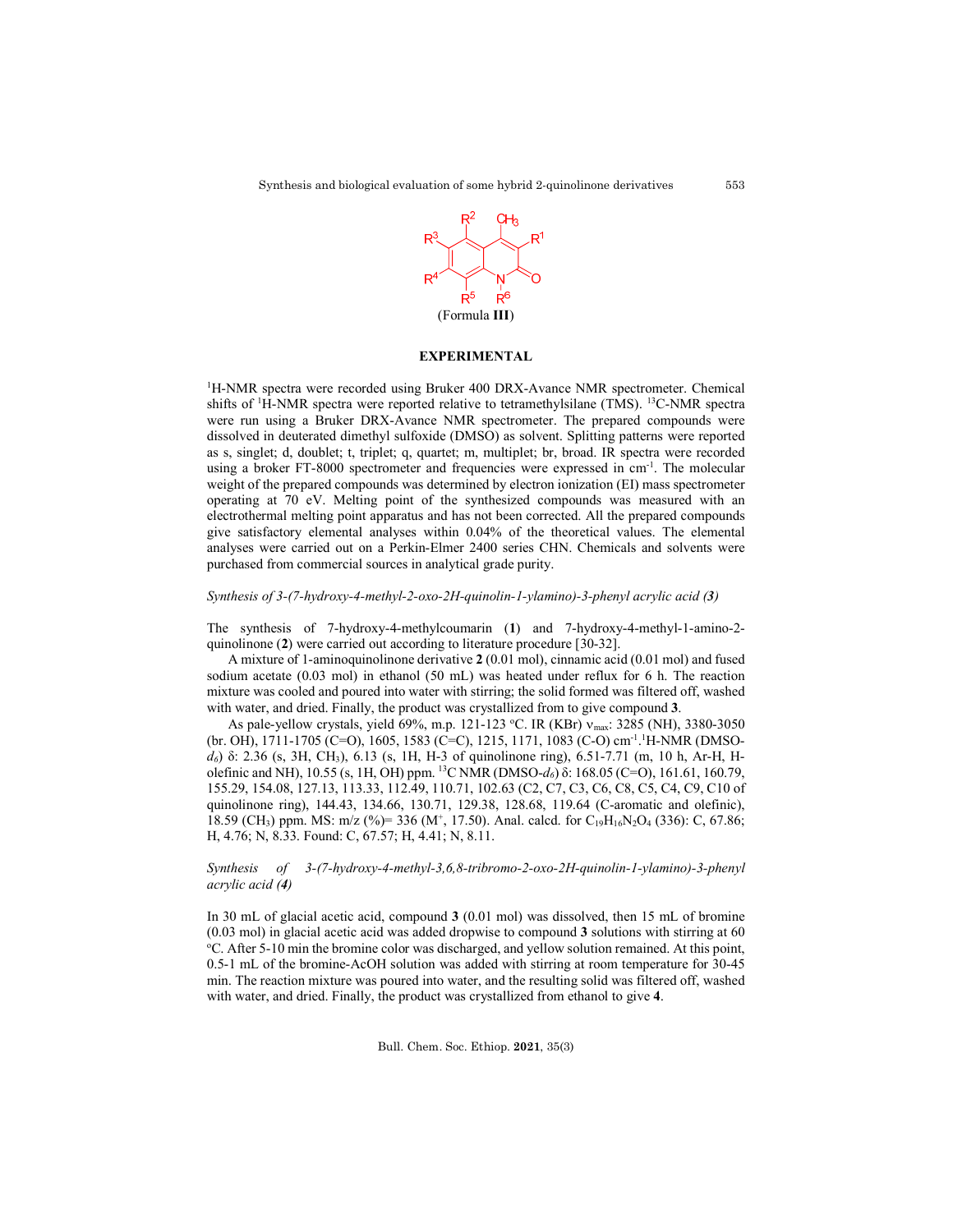As pale-yellow crystals, yield 81%, m.p. 149-151 °C. IR (KBr) v<sub>max</sub>: 3405-3015 (br. OH), 3287 (NH), 1725-1705 (C=O), 1612, 1592 (C=C), 1212, 1179, 1069 (C-O) cm-1 . 1 H-NMR (DMSO-*d6*) δ: 2.55 (s, 3H, CH3), 5.32 (d, 1H, H-olefinic), 5.54 (d, 1H, H-olefinic), 6.89-8.07 (m, 7H, ar-H and NH), 11.49 (s, 1H, OH) 11.57 (s, 1H, OH), 13.83 (br. s, 1H, OH) ppm.13C NMR (DMSO-*d6*) δ: 193.36 (C=O of ketone), 168.06, 167.15 (C=O of acid), 161.61, 161.46, 160.78, 160.59, 155.29, 155.09, 154.05, 153.87, 127.58, 127.11, 113.91, 113.38, 113.04, 112.48, 111.47, 110.71, 102.63, 102.06, (carbons of two isomers quinolinone ring), 145.03, 144.42, 139.25, 134.67, 134.44, 133.35, 130.98, 129.25, 128.67, 127.89, 126.91, 119.64, 118.25 (C-aromatic and olefinic), 71.01 (CH<sub>2</sub>-O), 51.96 (CH-olefinic), 18.61, 18.58 (2 x CH<sub>3</sub>) ppm. MS: m/z (%) = 448  $(M^+, 6.70)$ . Anal. calcd. for  $C_{27}H_{21}CIN_2O_5$  (488): C, 66.39; H, 4.30; N, 5.74. Found: C, 66.16; H, 4.18; N, 5.55.

*Synthesis of 3-(7-(β-hydrazino, β-p-chlorophenyl-vinyloxy-4-methyl-2-oxo-1H-quinolin-1 ylamino]-3-phenylacrylic acid hydrazide (9)*

A mixture of equimolar of compound 9 (0.01 mol) and hydrazine hydrate (0.01 mol) in 30 mL absolute ethanol was heated under reflux for 3-4 h. the solution was cooled, and the resulting solid was filtered off, washed with water and dried. Finally, the product was crystallized from ethanol to give **9**.

As yellow crystals, yield 67%, m.p. 168-170 °C. IR (KBr) v<sub>max</sub>: 3415, 3280, 3158 (NH<sub>2</sub>NH), 1705-1689 (C=O), 1612, 1587 (C=C), 1215, 1163, 1082 (C-C) cm-1 . 1 H-NMR (DMSO-*d6*) δ: 1.06 (d, 2h, nh2), 2.36 (s, 3h, ch3), 2.38 (s, 3h, ch3), 4.93 (s, 1h, h-olefinic), 5.16 (s, 1h, h-olefinic), 6.13-7.68 (m, 18H, h-quinolin, Ar-H, H-olefinic and NH) ppm. 13C-NMR (DMSO-*d6*) δ: 161.76 (C=O), 161.62, 161.42, 160.78, 160.60, 155.29, 155.07, 154.06, 153.91, 127.12, 127.07, 113.86, 113.67, 113.15, 112.48, 111.66, 110.71, 108.63, 102.12 (C-aromatic of two isomer of quinolinone ring), 139.00, 137.35, 137.03, 133.48, 131.93, 131.72, 130.32, 129.48, 129.05, 128.84, 128.60, 126.89, 101.80 (carbons of two isomer O-CH2), 19.03, 18.59 (carbons of two isomer of methyl). MS: m/z (%) = 516 (M<sup>+</sup>, 17.31). Anal. calcd. for C<sub>27</sub>H<sub>21</sub>ClN<sub>6</sub>O<sub>3</sub> (516): C, 62.79; H, 4.84; N, 16.28. Found: C, 62.52; H, 4.59; N, 16.06.

### *General procedure for the acetylation reaction*

A solution of compounds **3**, **4** and **9** (0.01 mol) in acetic anhydride (30 mL) was heated under reflux 2 h, then cooled and poured into ice-water with stirring. The reaction mixture was left 24 h; the solid formed was filtered off, washed with water and dried. Finally, the solid product was crystallized from ethanol to give **6**, **7** and **10**, respectively.

### *7-Acetoxy-4-methyl-2-oxo-1H-quinoline (6)*

As colorless crystals, yield 63%, m.p. 144-146 °C. IR (KBr) v<sub>max</sub>: 3255 (NH), 1771, 1679 (C=O), 1607, 1587 (C=C), 1117, 1093 (C-O) cm-1 . 1 H-NMR (DMSO-*d6*) δ: 2.31 (s, 3H, CH3), 2.44 (s, 3H, CH3), 6.04 (s, 1H, H-3 of quinolinone ring), 7.02 (d, 1H, H-6 of quinolinone ring), 7.28 (s, 1H, H-8 of quinolinone ring), 7.83 (d, 1H, H-6 of quinolinone ring) ppm. 13C-NMR (DMSO-*d6*) δ: 169.31 (C=O), 160.12, 153.97, 153.47, 153.36, 126.90, 118.94, 117.98, 114.19, 110.60 (C2, C7, C3, C6, C8, C5, C4, C9, C10 of quinolinone ring, respectively), 21.35, 18.65 ( $2 \times CH_3$ ) ppm. MS:  $m/z$  (%) = 217 (M<sup>+</sup>, 33.41), 175 (100). Anal. calcd. for C<sub>12</sub>H<sub>11</sub>NO<sub>3</sub> (217): C, 66.36; H, 5.07; N, 6.45. Found: C, 66.13; H, 4.89; N, 6.22.

### *3-(7-Acetoxy-4-methyl-3,6,8-tribromo-2-oxo-1H-quinolin-1-ylamino)-3-phenyl acrylic acid (7)*

As pale-yellow crystals, yield 71%, m.p. 146-148 °C. IR (KBr) v<sub>max</sub>: 3420-2450 (br. OH), 3215 (NH), 1776, 1705, 1681 (C=O), 1612, 1578 (C=C), 1183, 1081, 1043 (C-O) cm<sup>-1</sup>.<sup>1</sup>H-NMR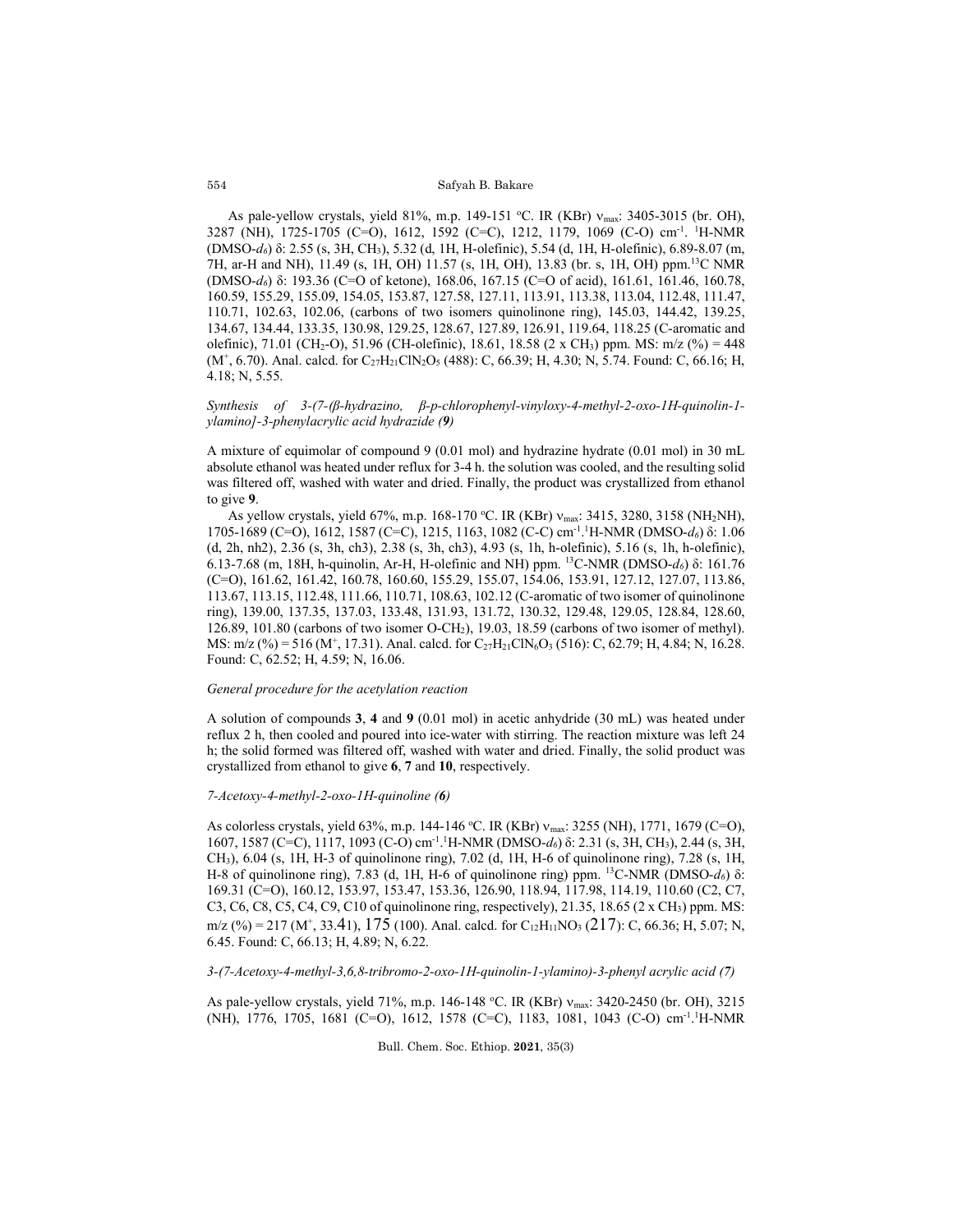(DMSO-*d*<sub>6</sub>) δ: 2.38 (s, 3H, COCH<sub>3</sub>), 2.47, 2.63 (s, 3H, two isomer for CH<sub>3</sub> for the quinolinone ring), 7.36-8.27 (m, 7H, Ar-H and H-olefinic) ppm.13C-NMR (DMSO-*d6*) δ: 168.47, 168.39 (C=O of acetoxy), 167.42 (C=O of acid), 156.14, 155.93, 155.60, 151.52, 151.41, 151.22, 150.89, 112.24, 106.70, 104.98 (carbon of two isomer of quinolinone ring), 148.98, 148.34, 130.13, 126.35, 120.52, 120.32, 119.56, 119.08, 112.86, 107.21, 103.22 (carbons of aromatic and olefinic),  $21.03$ ,  $20.70$  (CH<sub>3</sub>),  $20.17$ ,  $20.09$  (carbons of COCH<sub>3</sub>) ppm. MS: m/z (%) = 608 (M<sup>+</sup>, 1.30). Anal. calcd. for C<sub>21</sub>H<sub>11</sub>Br<sub>3</sub>N<sub>2</sub>O<sub>3</sub> (608): C, 41.45; H, 1.81; N, 4.61. Found: C, 41.25; H, 1.63; N, 4.44.

# *2,2-(Diacetyl)-1-[β-(4-methyl-2-oxo-2H-quinolin-7-yloxy-β-(4-chlorophenyl)vinyl]-hydrazine (10)*

As pale-yellow crystals, yield 62%, m.p. 178-180 °C. IR (KBr) v<sub>max</sub>: 3222 (NH), 1715-1690 (br. C=O), 1605, 1583 (C=C), 1172, 1070 (C-O) cm<sup>-1</sup>.<sup>1</sup>H-NMR (DMSO-d<sub>6</sub>) δ: 2.08 (s, 3H, COCH<sub>3</sub>), 2.15 (s, 3H, COCH3), 2.40 (s, 3H, CH3), 4.94 (d, 1H, H-olefinic), 5.20 (d, 1H, NH), 6.25 (s, 1H, H-3 of quinolinone ring), 7.01-7.67 (m, 7H, Ar-H and quinolinone ring) ppm. <sup>13</sup>C-NMR (DMSO*d6*) δ: 167.12 (C=O of acetyl group), 161.35, 160.55, 155.05, 153.79, 126.98, 114.28, 113.29, 112.06, 102.57 (C2, C7, C3, C6, C8, C5, C4, C9, C10 of quinolinone ring), 135.28, 135.00, 129.12, 128.66, 99.60 (C-aromatic and olefinic), 67.59 (OCH-), 22.52, 18.62, 11.20 (3 x CH3) ppm. MS: m/z (%) = 425 (M<sup>+</sup>, 16.30). Anal. calcd. for C<sub>22</sub>H<sub>20</sub>ClN<sub>3</sub>O<sub>4</sub> (425): C, 62.12; H, 4.71; N, 9.88. Found: C, 62.03; H, 4.51; N, 9.66.

# *Biological assay*

*In vitro cancer activity against breast cancer cell line (MCF-7)*. The cytotoxicity of the synthesized tested compounds was tested using MTT assay. Cells were plated in 96- multiwall plate (104 cells/well) for 24 h before treatment with the compounds to allow attachment of cell to wall of the plate. Different Concentrations of the compound under test were added to the cell monolayer. Six wells were prepared for each individual dose. Monolayer cells were incubated with the compounds for 48 h at 37 °C and in atmosphere of 5% CO<sub>2</sub>. After 48 h cells were fixed, washed, and stained with MTT stain. Excess stain was washed with isopropanol and attached stain was recovered with Tris EDTA buffer. Color intensity was measured in an ELISA reader. The relation between surviving fraction and drug conc. is plotted to get the survival curve of each tumor cell line after the specified compound.

Cell cycle analysis. MCF-7 cells  $(2 \times 10^5/\text{well})$  were treated with tested compounds at its IC<sub>50</sub> values for 24 h. After treatment, cells were washed twice with ice-cold phosphate buffer saline (PBS), collected by centrifugation, and fixed in ice-cold 70% (v/v) ethanol at 4 °C for 30 min, washed with PBS at 37 °C for 30 min. Cells were collected by centrifugation at 2000 rpm for 5 min and stained with propidium iodide (PI) buffer, samples were mixed gently and incubated at room temperature in the dark for 20 min. The DNA content was analyzed using BD FACS CALIBER flow cytometer.

Apoptosis determination by Annexin-V-FITC/PI assay. The MCH-7 cells (2 x 10<sup>5</sup>/well) were treated with compound **3** at its  $IC_{50}$  concentration value for 48 h. After treatment, cells were harvested and washed twice (180 g, 10 min,  $4^{\circ}$ C) with PBS. Each cell well was resuspended in 100 μL of binding buffer, and 5 µL Annexin V-FITC were added. After an incubation time of 10 min at room temperature, additional 400 µL of binding buffer were added for a final volume of 500 µL. Cells were stained with PI immediately before measurement. Cells were the analyzed by using *FACSCalibur* Flow cytometer (Becton and Dickinson, Heidelberg, Germany). Data thus obtained were analyzed with Cell-Quest software (Becton and Dickinson, Heidelberg, Germany).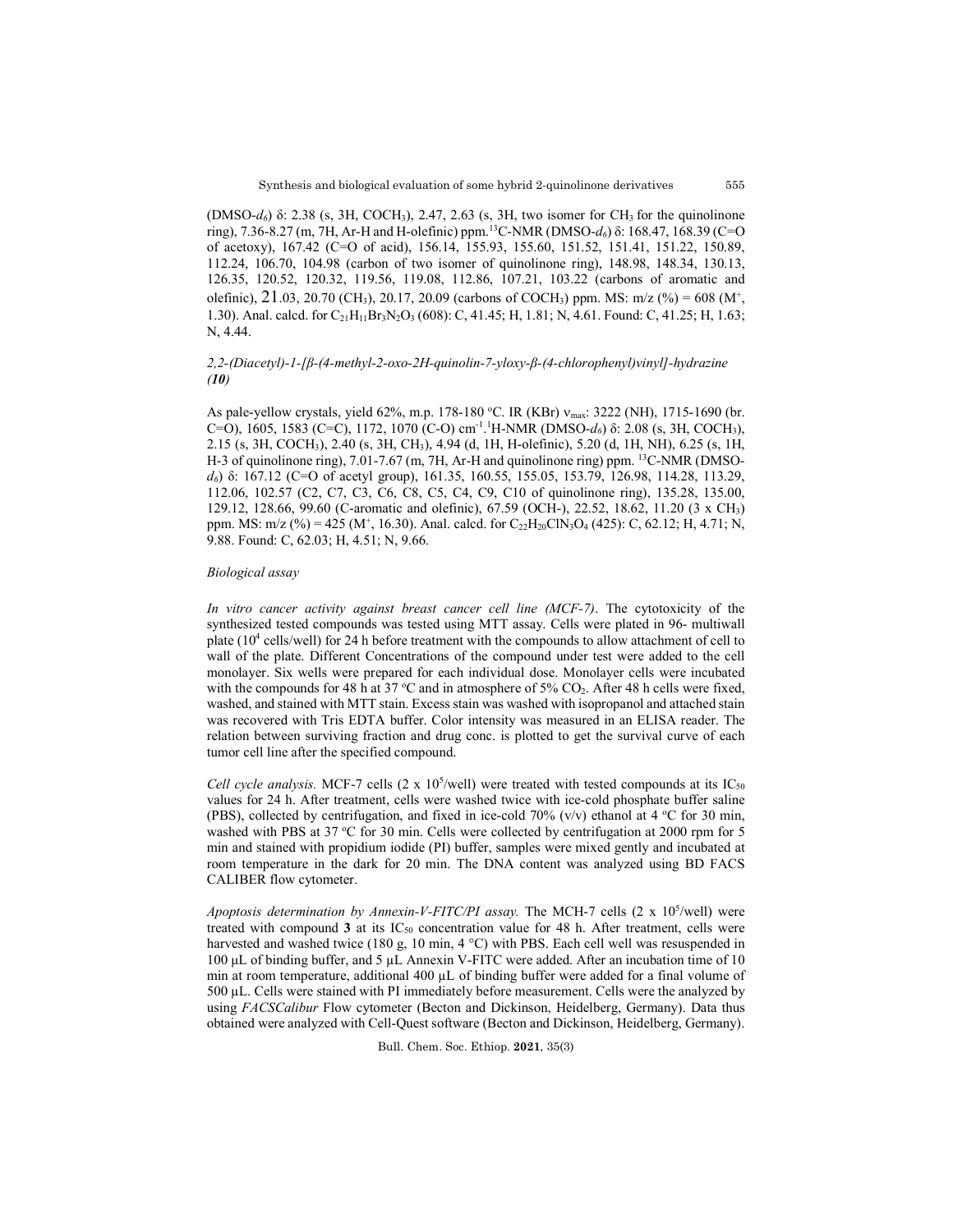### **RESULTS AND DISCUSSION**

# *Chemistry*

The synthetic pathway leading to the 3-(substituted-2-oxoquinolin-1-ylamine)-3-phenyl acrylic acids (**3-9**) is outlined in (Scheme 1 and 2). The starting 4-hydroxy-4-methylcoumarin (**1**) was prepared according to published procedure [30]. Treatment of compound **1** with hydrazine hydrate in pyridine under reflux led to the formation of 7-hydroxy-4-methyl-2-oxo-1-aminoquinoline (**2**) according to literature method [31], as a key starting material.

Reaction of 7-hydroxy-4-methyl-2-oxo-1-aminoquinoline (**2**) with cinnamic acid in the presence of fused sodium acetate in ethanol under reflux gave the corresponding 3-(7-hydroxy-4 methyl-2-oxo-2*H*-quinolin-1-ylamino)-3-phenyl acrylic acid (**3**).

Structure of compound **3** was confirmed *via* its transformation into 3-(7-hydroxy-4-methyl-3,6,8-tribromo-2-oxoquinolin-1-ylamino)-3-phenyl acrylic acid (**4**) by bromination of compound **3** which contain free hydroxyl and methyl group in positions **3** and **7**, led to the substitution reaction in this compound (**3**) at position 3,6 and 8 with bromine.

Acetylation of compound **3** with acetic anhydride under reflux was expected to give structure **5**, but only 7-acetoxy-4-methyl-2-oxo-1*H*-quinoline (**6**, known) was yielded, *via* the elimination of cinnamic acid molecule from compound **3**. Compound **6** was prepared by Moustafa *et al*. *via* acetylation of 7-hydroxy-4-methyl-*2H*-quinolinone with acetic anhydride under reflux [32]. While the acetylation of compound **4** with acetic anhydride under boiling led to the expected structure of 3-(7-acetoxy-4-methyl-3,6,8-tribromo-2-oxo-2*H*-quinolin-1-ylamino)-3-phenyl acrylic acid (**7**) without elimination of cinnamic acid molecule from the compound **4**. Alkylation of 3-(7-hydroxy-4-methyl-2-oxo-2*H*-quinolin-1-ylamino)-3-phenyl acrylic acid (**3**) with *p*chlorophenacyl bromide in ethanol in the presence of anhydrous potassium carbonate under reflux gave the corresponding 3-[7-(*p*-chlorophenacyloxy)-4-methyl-2-oxo-2*H*-quinoline-1-ylamino]- 3-phenyl acrylic acid (**8**).

Treatment of compound **8** with hydrazine hydrate in ethanol under reflux led to the formation of hydrazine derivative (**9**). Acetylation of hydrazine derivative with acetic anhydride under reflux led to the formation of 2,2-(diacetyl)-1-[β-(4-methyl-2-oxo-2*H*-quinolin-7-yloxy-β-(4 chlorophenyl)vinyl]-hydrazine (**10**).

### *NMR spectra investigation of some synthesized 2-quinolinone derivatives (3-10)*

Chemical structure of 2-quinolinone and the numbering of 2-quinolinone ring as shown in **Formula IV**.



Formula **IV**. Structure and numbering of 2-quinolinone ring.

From the data of NMR spectrum for the compound **3** showed that the presented one isomer only. 1 H-NMR spectrum of compound **3** gave clear cut evidence three singlet signals at 10.55, 6.13 and 2.36 ppm due to the protons of hydroxyl group (OH), H-3 and methyl group (CH3) at position -7, -3 and -4 in the quinolinone ring. Protons of the aromatic, olefinic and region at 6.51- 7.70 ppm and exhibited the expected integral values.

The 13C-NMR spectrum of compound **3** showed that the presented among total 17 carbon signals. The carbon signals due to the 2-quinolinone ring at  $161.10$  (C-2),  $160.79$  (C-7),  $155.29$ (C-3), 154.08 (C-6), 127.13 (C-8), 113.33 (C-5), 112.49 (C-4), 110.71 (C-9), 102.63 (C-10) and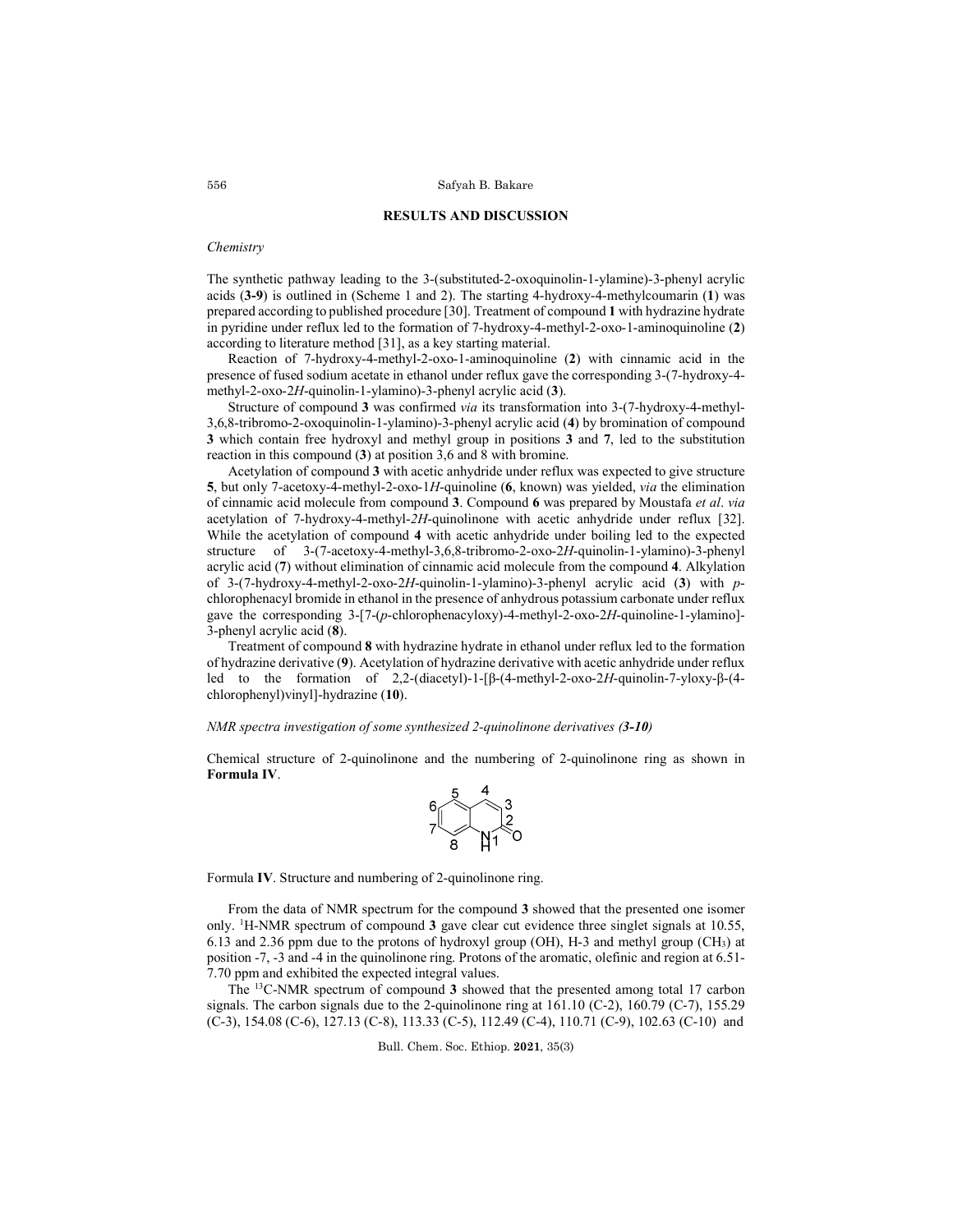

Scheme 1

Bull. Chem. Soc. Ethiop. **2021**, 35(3)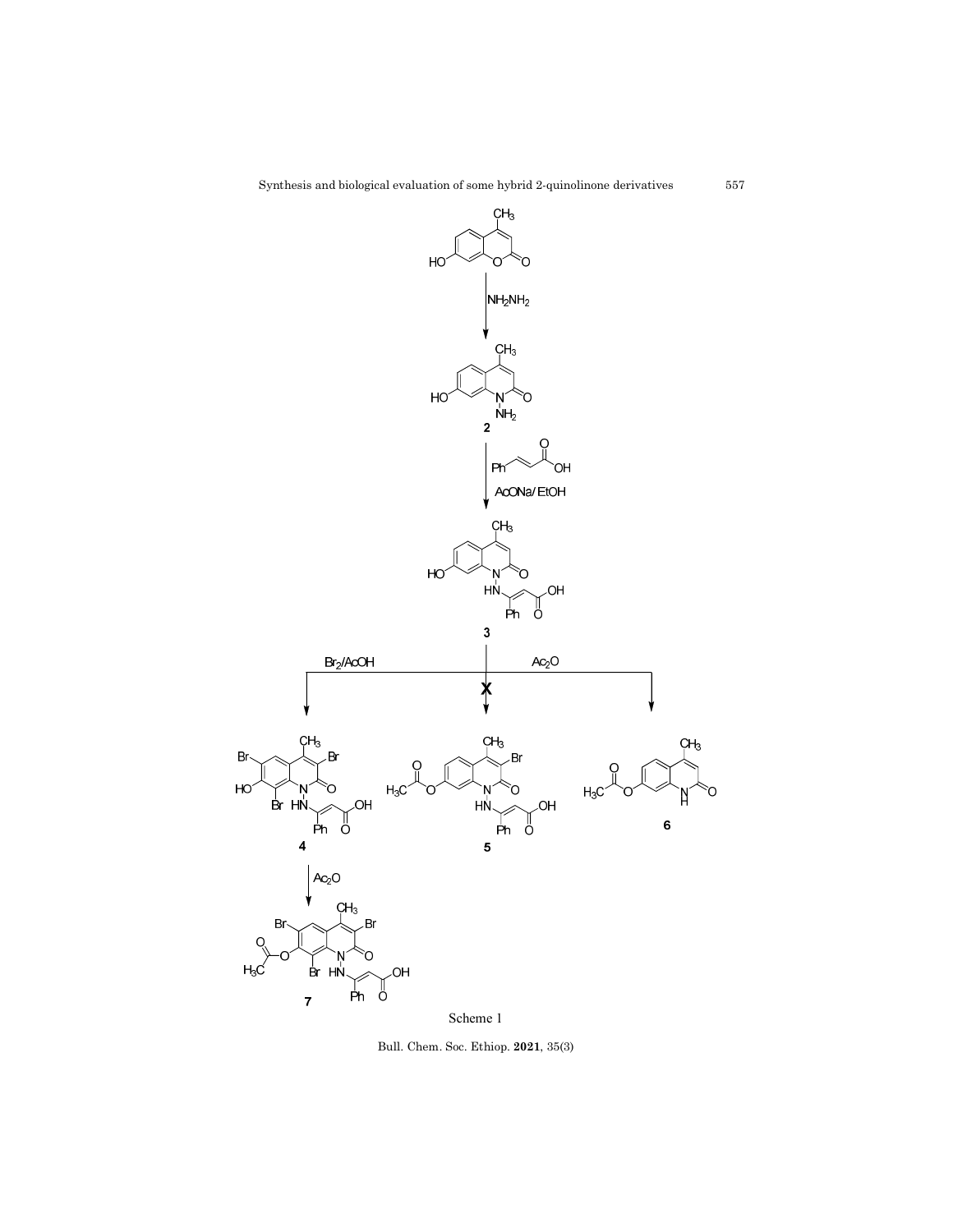Safyah B. Bakare



Bull. Chem. Soc. Ethiop. **2021**, 35(3)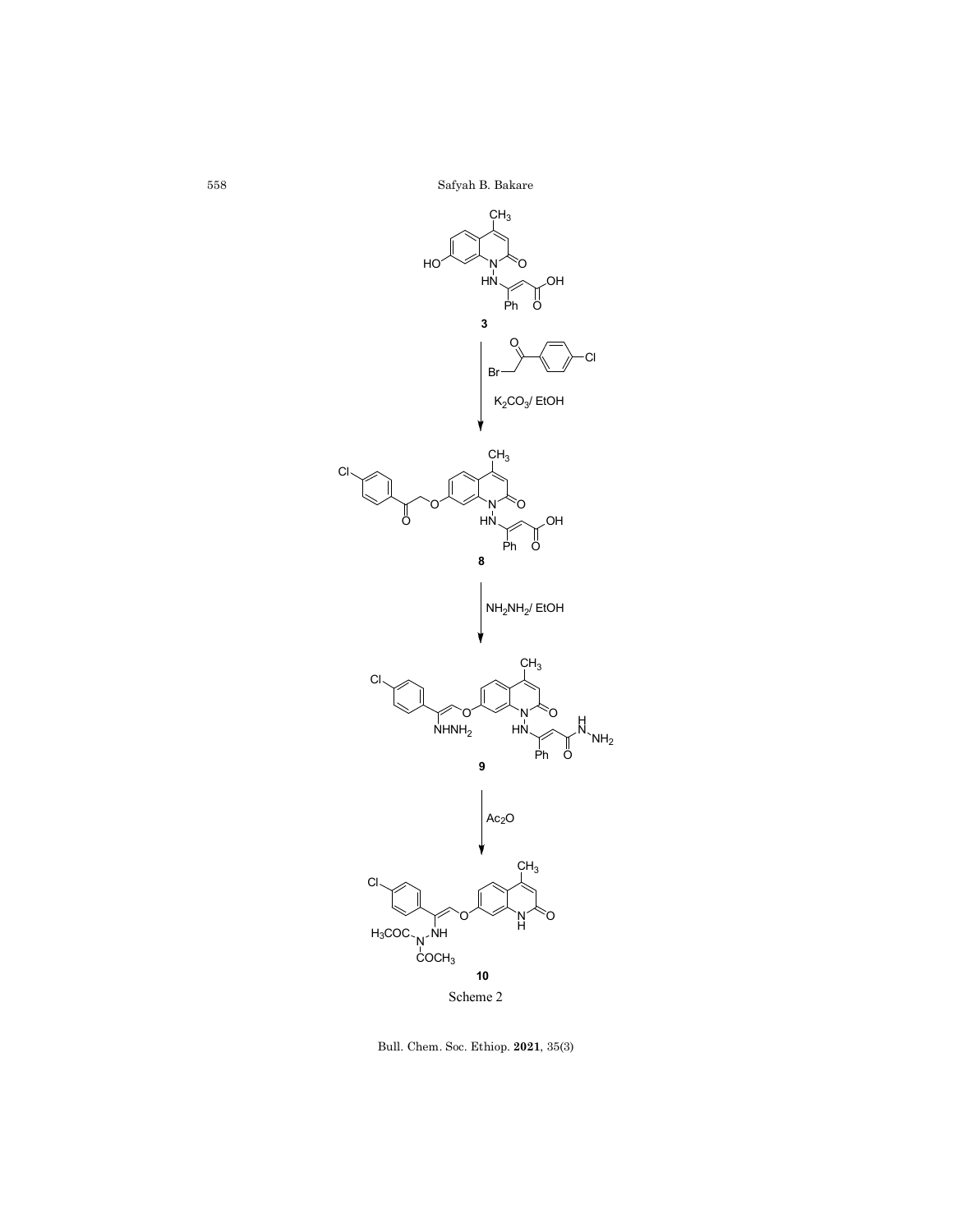18.59 ppm (CH3 at position 4). Also, 13C-NMR spectrum of compound **3** revealed a characteristic carbon signal at 168.05 (C=O of carboxylic acid), 144.43 (N-C=), 134.66, 130.71, 129.38, 128.68, 119.64 ppm due to the carbons of cinnamic acid, among total 9 carbon signals. From study, the NMR spectrum of halogenated compound **4** showed that the presented two isomers (*cis* and *trans* isomers) as shown in Formula **V**.



Formula **V**. *cis* and *trans* isomers of compound **4**.

<sup>1</sup>H-NMR spectrum of compound 4 showed that the presented two characteristic signals at 11.57 and 11.49 ppm refer to the protons of hydroxyl group at C-7 in the *cis* and *trans* isomers of quinolinone ring, and at 2.57, 2.55 ppm attributed to the protons of methyl group at C-4 in *cis* and *trans* isomers of quinolinone ring. In addition, 1 H-NMR spectrum of compound **4** exhibited two doublet signals at 5.32 and 5.54 ppm assigned to one proton of olefinic in *cis* and *trans* isomers in the cinnamic acid. Finally, protons of the aromatic ring and hydroxyl group of carboxylic acid (OH) were observed in the expected chemical shift in the region at 6.89-8.07 and 13.84 ppm, respectively.

The 13C-NMR spectrum of compound **4** displayed ten carbon signals for the *cis* isomer of quinolinone ring at 158.77 (C-2), 156.68 (C-7), 156.21 (C-3), 152.40 (C-6), 151.45 (C-8), 114.78 (C-5), 110.19 (C-4), 108.64 (C-9), 99.82 (C-10), 19.87 (CH3 in the position 4 of quinolinone ring) and assigned to ten carbon signals for the *trans* isomer of quinolinone ring at 157.89 (C-2), 156.55 (C-7), 151.72 (C-6), 150.47 (C-8), 113.40 (C-5), 109.08 (C-4), 108.22 (C-9), 97.24 (C-10), 19.87 (CH3 in the position 4 of quinolinone ring). The 13C-NMR spectrum of compound **4** confirmed the *cis* and *trans* isomers, which appeared the two signals of olefinic carbon at 52.36 and 47.65 ppm. Also, the 13C-NMR spectrum of compound **4** displayed new signal at 169.56 ppm due to the carbonyl function of carboxylic acid.

From study, the <sup>1</sup>H-NMR spectrum of compound 8 showed the structure of these compounds in keto-enol tautomers as shown in Formula **VI**.



Formula **VI**. Keto-enol tautomers of compound **8**.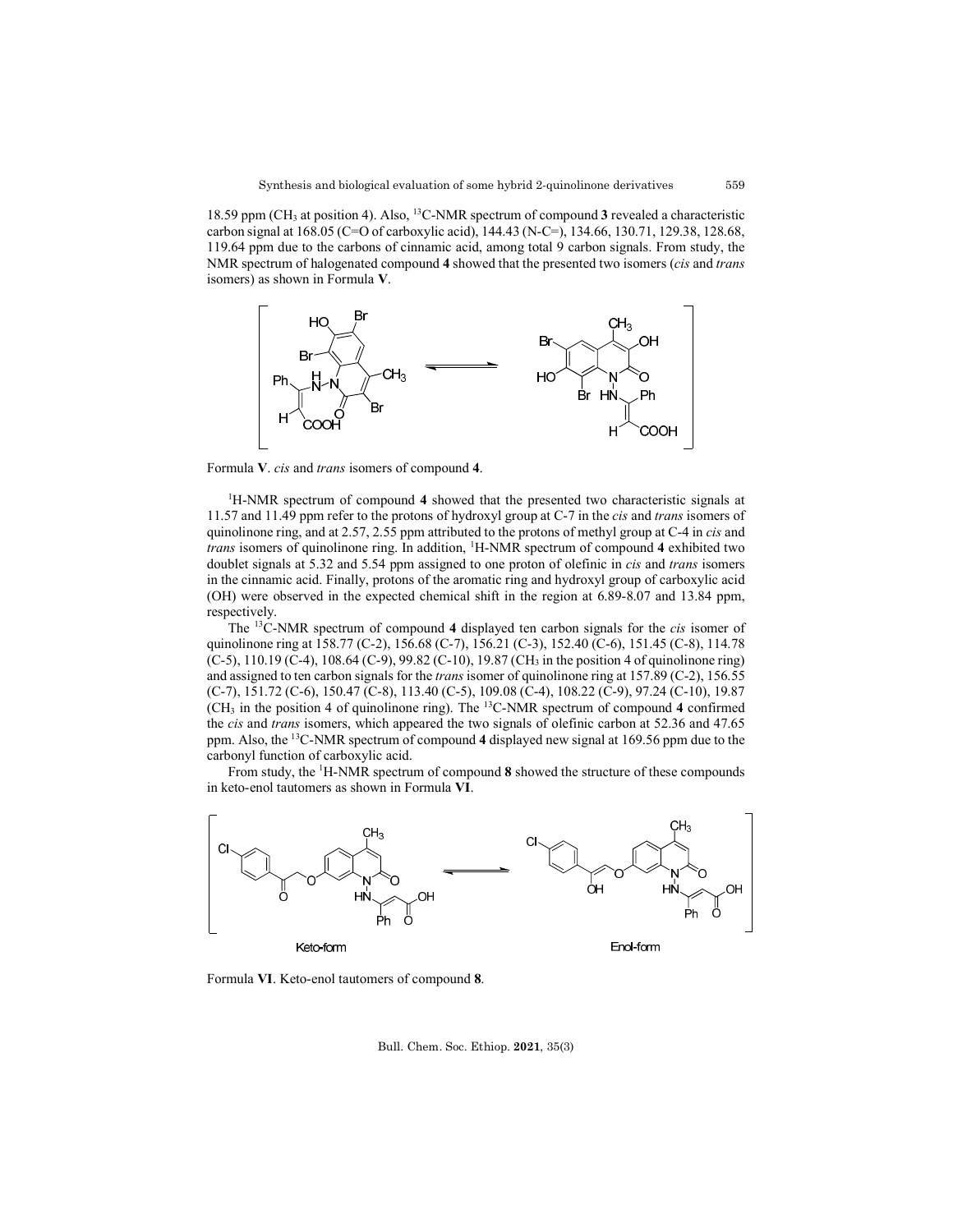<sup>1</sup>H-NMR spectrum of compound 8 showed that the presented two characteristic singlet signals at 10.55 ppm refer to the proton of hydroxyl group (OH) for the enol form, and 5.74 ppm attributed to the protons of methylene group (-OCH<sub>2</sub>) for the keto form. This occurred when both structures are in unequilibrium state. In addition, 1 H-NMR spectrum of compound **8** exhibited three singlet signals at 6.13, 3.72 and 2.36 ppm assigned to the protons of H-3 of quinolinone ring, CH olefinic (enol form) and methyl group  $(CH<sub>3</sub>)$ , respectively.

Finally, the 1 H-NMR spectrum of compound **8** displayed multiplet signals in the region at 6.22-8.06 ppm due to the aromatic, olefinic and amino (NH) protons.

The 13C-NMR spectrum of compound **8** showed the presence of two carbon signals at 193.36 (carbonyl of ketone) and 71.01 ppm (methylene group) refer to the methylene carbonyl (-CH2- C=O) and supported that the presented keto form.

The 13C-NMR spectrum of compound **8** displayed new signal at 51.96 due to the carbon olefinic (-OCH=C-OH), these signals further supported that the presented enol form. In addition, the spectrum of compound **8** showed the carbon signals of two isomers at 161.61, 161.46, (C-2), 160.78, 160.59 (C-7), 155.29, 155.09 (C-3), 154.05, 153.87 (C-6), 127.58, 127.11 (C-8), 113.91, 113.32 (C-5), 113.04, 112.48 (C-4), 111.77, 110.71 (C-9), 102.63, 102.06 (C-10) and 18.61, 18.58 (2 x CH3) ppm. The 13C-NMR spectrum of compound **8** showed two signals at 168.06 and 167.15 assigned to carbonyl of the carboxylic group (COOH). Finally, <sup>13</sup>C-NMR spectrum of compound **8** revealed a characteristic carbon signal in the region at 145.03-118.25 ppm due to the aromatic and olefinic carbons.

The 1 H-NMR spectrum of compound **10** showed a sharp three signals at 2.081, 2.15 and 2.40 ppm due to the protons of three methyl groups and sharp singlet signal at 6.25 ppm due to the H-3 of quinolinone ring.

The protons demonstrated two signals at 5.20 and 4.94 as doublet due to the NH and CHolefinic. Protons of the aromatic ring were observed within the expected chemical shift in the region at 7.01-7.67 ppm.

The 13C-NMR spectrum of compound **10** showed signal at 167.12, 22.52, 18.62 and 11.20 ppm assigned to carbonyl (C=O) and three methyl groups. CH-olefinic displayed a signal at 161.35 (C-2), 160.55 (C-7), 155.05 (C-3), 153.79 (C-6), 126.98 (C-8), 114.28 (C-5), 113.29 (C-4), 112.06 (C-9), 102.57 (C-10) ppm. In addition, the spectrum of these compound showed signals at 135.28, 135.00, 129.12, 128.66, 99.60 ppm refer to the aromatic and olefinic carbons for the *p*chlorophenyl group.

#### *Biological investigation*

*Anti-tumor activity against breast carcinoma (MCF-7) cells*. Hybrid 2-quinolinone **3**, **4**, **7**, **9** and **10** were tested for their effect on the viability of breast carcinoma (MCF-7) cell line using MTT assay. The cytotoxicity was assessed using Dox as positive control. Treatment of MCF-7 cell line with different concentration of 2-quinolinonederivatives revealed that some of the tested compounds showed promising cytotoxic activity against MCF-7 cells as concluded from their IC50 values as shown in Table 2. Structurally, 3-(7-hydroxy-4-methyl-2-oxo-2*H*-quinolin-1 ylamino)-3-phenyl acrylic acid (**3**) showed the highest cytotoxic activity against MCF-7 cells. In conclusion,  $3$  was the most potent antitumor compound over MCF-7 cell line which had  $IC_{50}$  value of 3.02 µM which was comparable of 2.29 µM of Dox.

*Cell cycle analysis of compound 3*. To study the mechanism of anticancer activity of compound **3**, cell cycle analysis was carried out using DNA flow cytometry analysis in MCF-7 cells. MCF-7 cells were incubated with IC50 concentration of compound **3** for 24 h and then subjected to DNA flow cytometry analysis. As shown in Figure 1, exposure of MCF-7 cells to compound **3** resulted in interference of the normal cell distribution in the cell cycle profile of MCF-7 cells. Compound **3** could enhance the G2/M phase by 12.02% compared with the untreated control. This effect was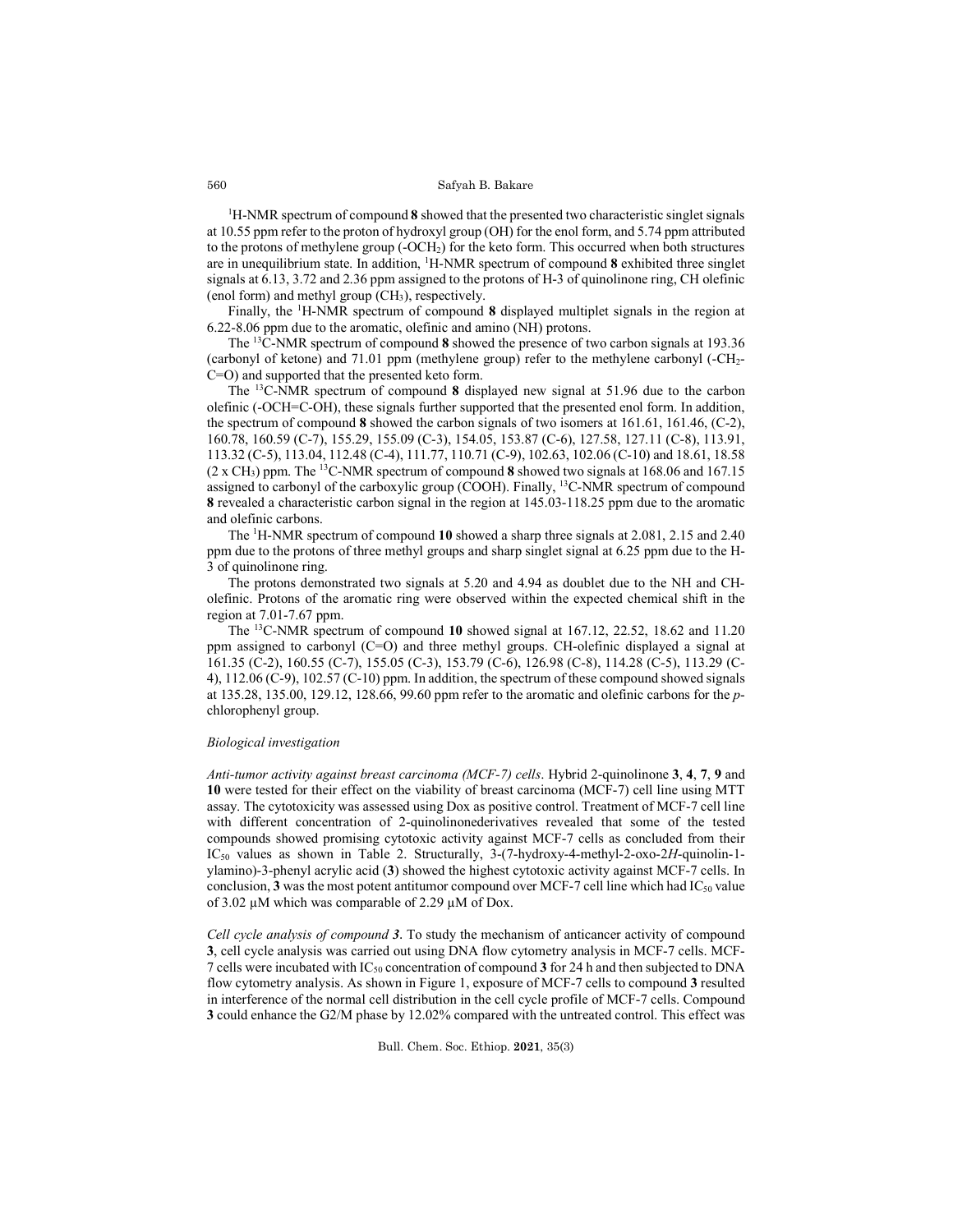accompanied by increase in cell percentage in pre- $G<sub>1</sub>$  phase of the cell cycle. These results suggested that compound **3** induce cancer cell death *via* G2/M phase arrest with apoptosis inducing activity marked by the presence pre-G<sub>1</sub> peak in the cell cycle distribution profile of MCF-7 cells.

Table 2. Calculated  $IC_{50}$  ( $\mu$ M) for compounds 3, 4, 7, 9 and 10 against breast carcinoma (MCF-7) cells.

| Comp No. | $IC_{50}$ ( $\mu$ M)/MCF-7 |  |  |
|----------|----------------------------|--|--|
|          | $3.02 \pm 0.17$            |  |  |
|          | $3.83 \pm 0.21$            |  |  |
|          | >100                       |  |  |
|          | $36.32 \pm 0.31$           |  |  |
|          | $63.39 \pm 0.28$           |  |  |
| Dox      | $2.29 \pm 0.09$            |  |  |



Figure 1. Effect of compound**3** on the cell cycle profile of MCF-7.



Figure 2. Annexin-V FITC analysis of compound **3**.

*Annexin V-FITC/PI and detection of apoptosis of compound 3.* To examine the anticancer activity of the prepared compound, the effect of the synthesized compounds on the viability of MCF-7 cell line was measured using colorimetric MTT assay after 48 h of incubation. To determine the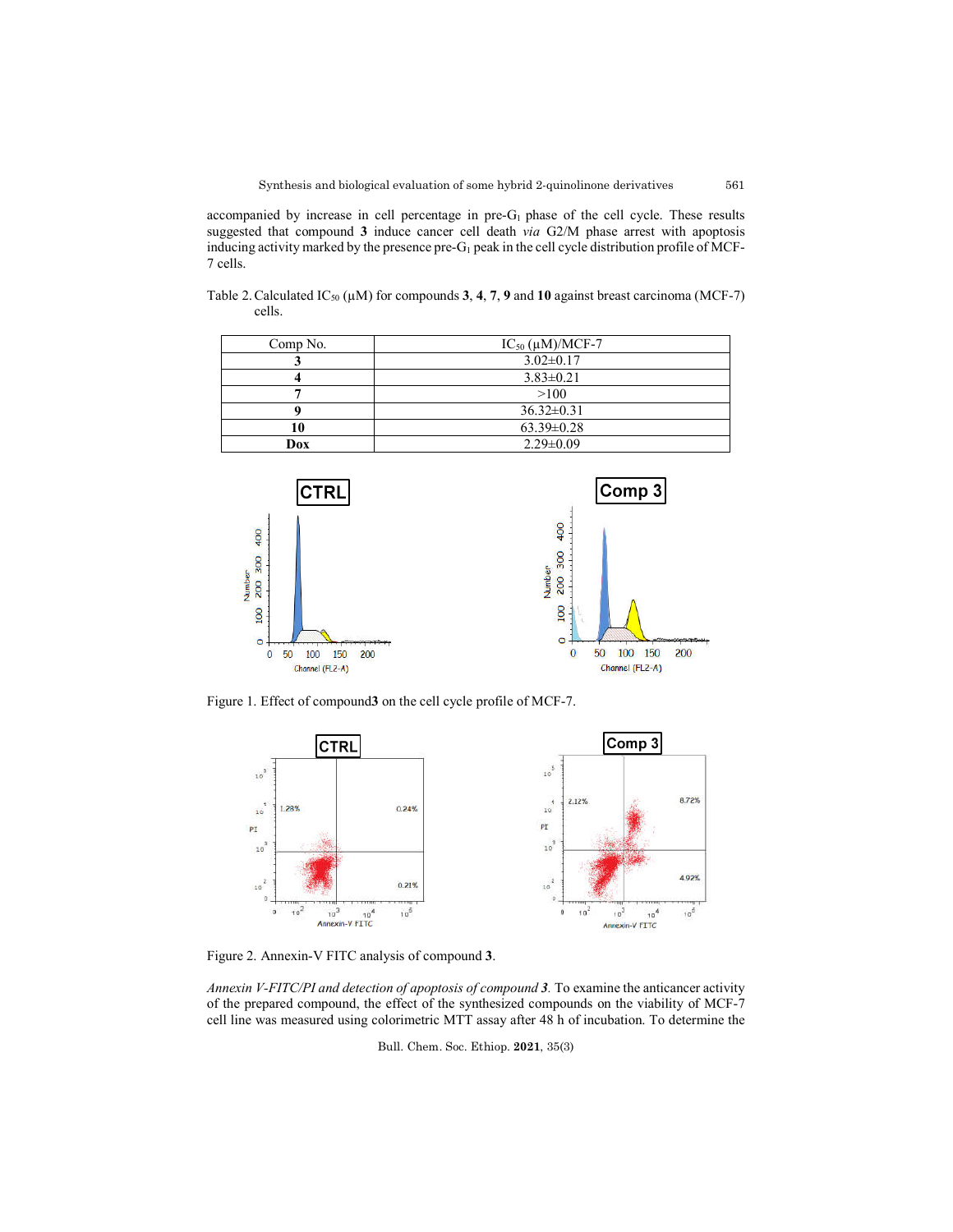apoptosis inducing activity of compound **3**. A biparametric cytofluorimetric analysis was performed for compound 3 at its IC<sub>50</sub> concentration, using AnnexinV/PI. As shown in (Figure 2), the selected compound showed a sharp decrease in the cell survival percentage in comparison with control. Also, compound **3** increase the percentage of early apoptotic cells by 23.42-fold more than control. Moreover, compound **3** increase the percentage of late apoptotic cells by 36.33 fold more than control. These results suggested that, compound **3** increase the apoptosis of MCF-7 cells.

### **CONCLUSION**

In conclusion, we have synthesized a new class of hybrid 2-quinolinone and hybrid halogenated 2-quinolinone derivatives containing cinnamic acid by using β-hydroxy-4-methyl-1-aminoquinolin-2-one (**2**) and cinnamic acid as starting materials. The structure of the prepared compounds was proved using spectral and elemental analysis data. All the prepared 2-quinolinone and hybrid halogenated 2-quinolinone derivatives were tested for their *in vitro* cytotoxicity against MCF-7 cell line and compound **3** was the most active one. DNA flow cytometric analysis of compounds **3** showed cell cycle arrest at G<sub>2</sub>/M phase with concomitant increase of cells in apoptotic phase. Dual annexin-V/propidium iodide staining assay of compound **3** revealed that, the selected molecule increases the apoptosis of MCF-7 cells more than control.

### **REFERENCES**

- 1. Via, L.D.; Gia, O.; Gasparotto, V.; Ferlin, M.G. Discovery of a new anilino-3H-pyrrolo[3,2 f]quinoline derivative as potential anti-cancer agent*. Eur. J. Med. Chem.* **2008**, 43, 429-434.
- 2. Hawtin, R.E.; Stockett, D.E.; Byl, J.A.W.; McDowell, R.S.; Tan, N.; Arkin, M.R.; Conroy, A.; Yang, W.; Osheroff, N.; Fox, J.A. Voreloxin is an anticancer quinolone derivative that intercalates DNA and poisons topoisomerase II*. PLoS One* **2010**, 5, e10186.
- 3. Daniel, K.G.; Chen, D.; Orlu, S.; Cui, Q.C.; Miller, F.R.; Dou, Q.P. Clioquinol and pyrrolidine dithiocarbamate complex with copper to form proteasome inhibitors and apoptosis inducers in human breast cancer cells*. Breast Cancer Res.* **2005**, 7, R897.
- 4. Ding, W.-Q.; Liu, B.; Vaught, J.L.; Yamauchi, H.; Lind, S.E. Anticancer activity of the antibiotic clioquinol*. Cancer Res.* **2005**, 65, 3389.
- 5. Du, T.; Filiz, G.; Caragounis, A.; Crouch, P.J.; White, A.R. Clioquinol promotes cancer cell toxicity through tumor necrosis factor α release from macrophages*. J. Pharmacol. Exp. Ther.*  **2008**, 324, 360-367.
- 6. Mao, X.; Li, X.; Sprangers, R.; Wang, X.; Venugopal, A.; Wood, T.; Zhang, Y.; Kuntz, D.A.; Coe, E.; Trudel, S.; Rose, D.; Batey, R.A.; Kay, L.E.; Schimmer; A.D. Clioquinol inhibits the proteasome and displays preclinical activity in leukemia and myeloma*. Leukemia* **2009**, 23, 585-590.
- 7. Ganguly, A.; Banerjee, K.; Chakraborty, P.; Das, S.; Sarkar, A.; Hazra, A.; Banerjee, M.; Maity, A.; Chatterjee, M.; Mondal, N.B.; Choudhuri, S.K. Overcoming multidrug resistance (MDR) in cancer in vitro and in vivo by a quinoline derivative*. Biomed. Pharmacother.* **2011**, 65, 387-394.
- 8. Tseng, C.-H.; Tzeng, C.-C.; Chung, K.-Y.; Kao, C.-L.; Hsu, C.-Y.; Cheng, C.-M.; Huang, K.- S.; Chen, Y.-L. Synthesis and antiproliferative evaluation of 6-aryl-11-iminoindeno[1,2 c]quinoline derivatives*. Bioorg. Med. Chem.* **2011**, 19, 7653-7663.
- 9. Sharma, S.; Panjamurthy, K.; Choudhary, B.; Srivastava, M.; Shahabuddin, M.S.; Giri, R.; Advirao, G.M.; Raghavan, S.C. A novel DNA intercalator, 8-methoxy pyrimido[4′,5′:4,5]thieno (2,3-b)quinoline-4(3H)-one induces apoptosis in cancer cells, inhibits the tumor progression and enhances lifespan in mice with tumor*. Mol. Carcinog.*  **2013**, 52, 413-425.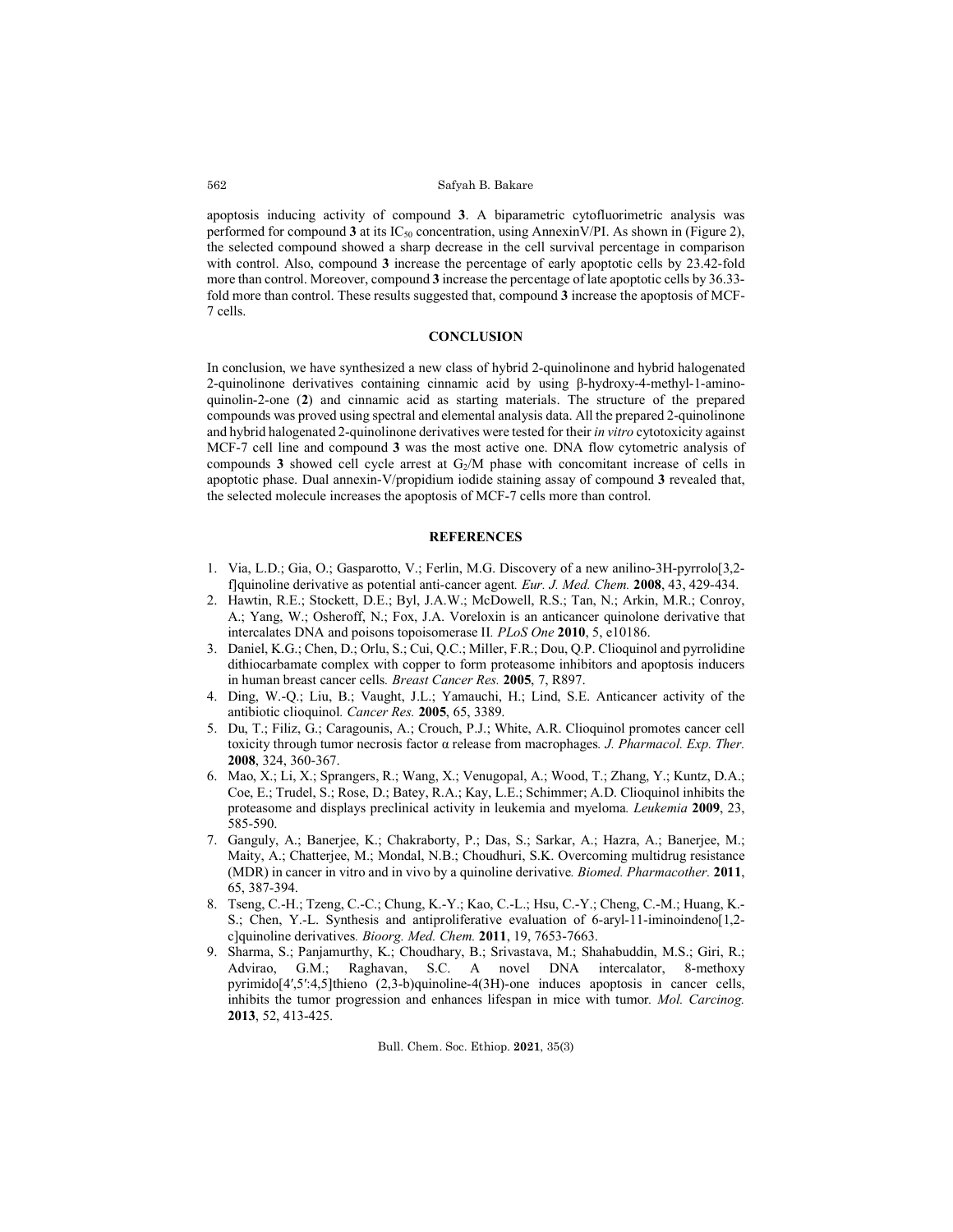- 10. Collins, M.K.L.; Lopez, R.A. The control of apoptosis in mammalian cells*. Trends Biochem. Sci.* **1993**, 18, 307-309.
- 11. Franceschi, C. Cell proliferation, cell death and aging*. Aging Clinic. Experim. Res.* **1989**, 1, 3-15.
- 12. Wyllie, A.H. Apoptosis and the regulation of cell numbers in normal and neoplastic tissues: An overview. *Cancer Metastasis Rev.* **1992**, 11, 95-103.
- 13. Kemnitzer, W.; Kuemmerle, J.; Jiang, S.; Zhang, H.-Z.; Sirisoma, N.; Kasibhatla, S.; Crogan-Grundy, C.; Tseng, B.; Drewe, J.; Cai, S.X. Discovery of 1-benzoyl-3-cyanopyrrolo[1,2 a]quinolines as a new series of apoptosis inducers using a cell- and caspase-based highthroughput screening assay. Part 1: Structure–activity relationships of the 1- and 3-positions*. Bioorg. Med. Chem. Lett.* **2008**, 18, 6259-6264.
- 14. Jagadale, S.; Salunkhe, J. To evaluate the effectiveness of kangaroo mother care on low birth weight babies*. Int J Sci Res.* **2017**, 3, 2319.
- 15. Al-Bayati, R.I.; Ahamed, M.R.; Ahmed, L.S. Synthesis and biological activity investigation of some quinoline-2-one derivatives. *Am. J. Org. Chem.* **2015**, 5, 125-135.
- 16. Patil, S.; Kuman, M.M.; Palvai, S.; Sengupta, P.; Basu, S. Impairing powerhouse in colon cancer cells by hydrazide–hydrazone-based small molecule*. ACS Omega* **2018**, 3, 1470-1481.
- 17. Verma, G.; Marella, A.; Shaquiquzzaman, M.; Akhtar, M.; Ali, M.R.; Alam, M.M. A review exploring biological activities of hydrazones*. J. Pharm. Bioallied Sci.* **2014**, 6, 69.
- 18. Kumar, S.; Bawa, S.; Gupta, H. Biological activities of quinoline derivatives*. Mini Rev. Med. Chem.* **2009**, 9, 1648-1654.
- 19. Chen, Y.-F.; Lin, Y.-C.; Morris-Natschke, S.L.; Wei, C.-F.; Shen, T.-C.; Lin, H.-Y.; Hsu, M.- H.; Chou, L.-C.; Zhao, Y.; Kuo, S.-C.; Lee, K.-H.; Huang, L.-J. Synthesis and SAR studies of novel 6,7,8-substituted 4-substituted benzyloxyquinolin-2(1H)-one derivatives for anticancer activity*. British J. Pharmacol.* **2015**, 172, 1195-1221.
- 20. Ghorab, M.M.; Alsaid, M.S. Anti-breast cancer activity of some novel quinoline derivatives*. Acta Pharma* **2015**, 65, 271-283.
- 21. Ferretti, M.D.; Neto, A.T.; Morel, A.F.; Kaufman, T.S.; Larghi, E.L. Synthesis of symmetrically substituted 3,3-dibenzyl-4-hydroxy-3,4-dihydro-1H-quinolin-2-ones, as novel quinoline derivatives with antibacterial activity*. Eur. J. Med. Chem.* **2014**, 81, 253-266.
- 22. Proisl, K.; Kafka, S.; Kosmrlj, J. Chemistry and applications of 4-hydroxyquinolin-2-one and quinoline-2, 4-dionebased compounds*.Curr. Org. Chem.* **2017**, 21, 1949-1975.
- 23. Nadaraj, V.; Selvi, S.T.; Sasi, R. Microwave-assisted synthesis of quinoline alkaloids: 4 methoxy-1-methyl-2-quinolinone and its analogs*. Arkivoc* **2006**, 10, 82-89.
- 24. Peet, N.P. Drug resistance: A growing problem. *Drug Discovery Today* **2010**, 15, 583-586.
- 25. Eicher, T.; Hauptmann, S. *The Chemistry of Heterocycles*, 2nd ed., Wiley-VCH: Weinheim, Germany; **2003**; pp. 316-336.
- 26. Feng, Y.; Lau, E.; Scortegagna, M.; Ruller, C.; De, S.K.; Barile, E.; Krajewski, S.; Aza-Blanc, P.; Williams, R.; Pinkerton, A.B. Inhibition of melanoma development in the Nras(Q61K): Ink4a(−/−) mouse model by the small molecule BI-69A11. *Pigm. Cell Melanoma Res*. **2013**, 26, 136-142.
- 27. Shi, A.; Nguyen, T.A.; Battina, S.K.; Rana, S.; Takemoto, D.J.; Chiang, P.K.; Hua, D.H. Synthesis and anti-breast cancer activities of substituted quinolones. *Bioorg. Med. Chem*. Lett. **2008**, 18, 3364-3368.
- 28. Wall, M.E.; Wani, M.C.; Cook, C.E.; Palmer, K.H.; McPhail, A.T.; Sim, G.A. Plant antitumor agents. I. The isolation and structure of camptothecin, a novel alkaloidal leukemia and tumor inhibitor from *Camptotheca acuminata*. *J. Am. Chem*. *Soc*. **1966**, 88, 3888-3890.
- 29. Sawada, S.; Okajima, S.; Aiyama, R.; Nokata, K.I.; Furuta, T.; Yokokura, T.; Sugino, E.; Yamaguchi, K.; Miyasaka, T. Synthesis and antitumor activity of 20(S)-camptothecin derivatives: Carbamate-linked, water-soluble derivaties of 7-ethyl-10-hydroxycamptothecin. *Chem. Pharm. Bull.* **1991**, 39, 1446-1454.